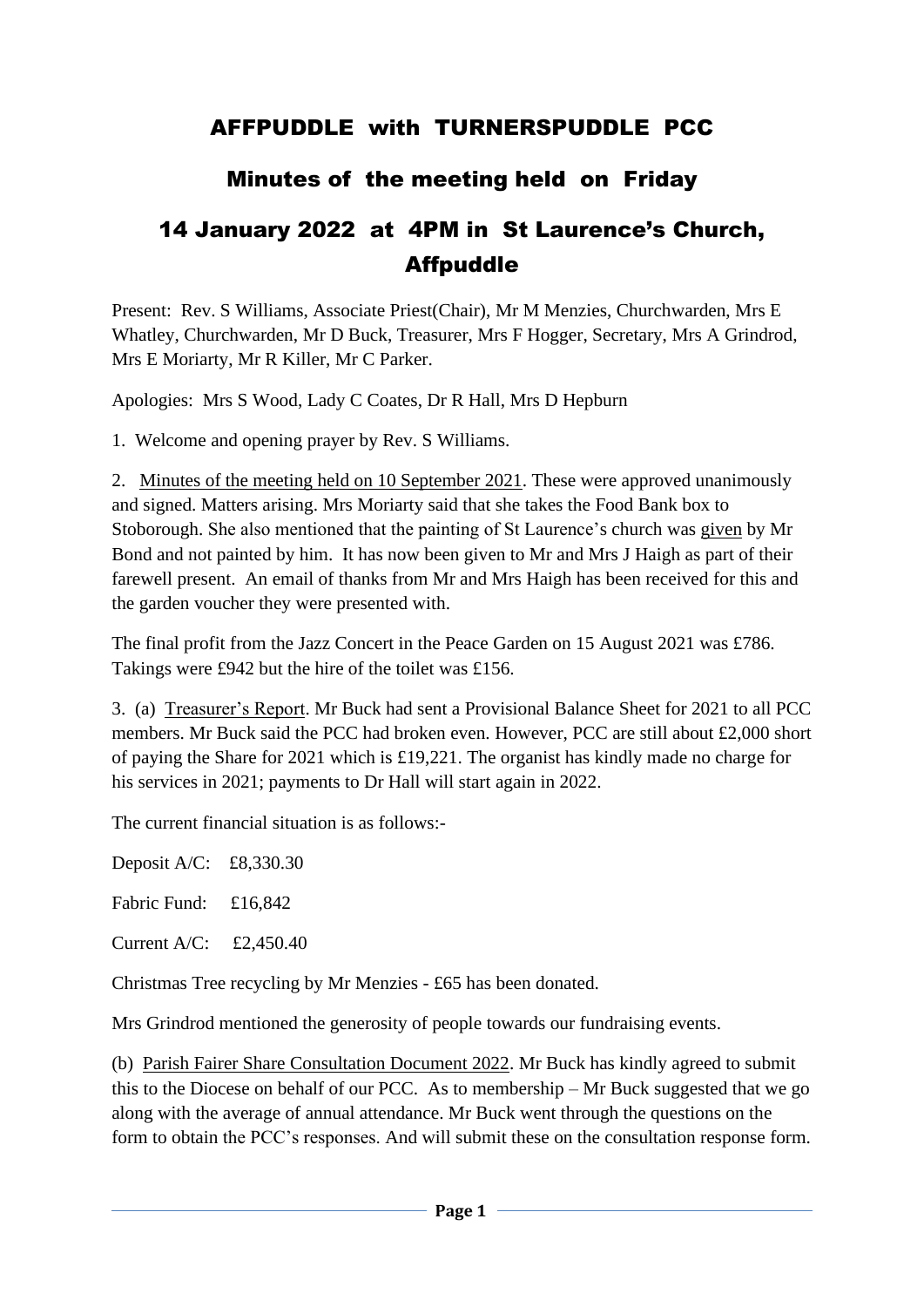4. Deanery Synod Report. The last Deanery Synod meeting was held on 13 October 2021. A report by Mr Killer on this meeting was circulated to all PCC members in November 2021. A copy of this report has been attached to the file copy of these Minutes.

## 5. Church Fabric and Churchyard.

(a) Update on the Quinquennial Inspection. Mr Menzies reported that he considered taking out weed roots from the delicate tower masonry would not be sensible and that the first step should be to kill the weeds. This would best be done applying weedkiller locally to the foliage. He would do this using rope technique and the DAC had been asked for their opinion. Mr Menzies had received a reply saying that they had no objection to using the rope technique and that the principle of killing weeds this way would be put forward to the appropriate expert. No further reply has yet been received. Therefore, because we have missed the growing season, the work has been re-scheduled for next spring. This item affects the grants we have received/been promised. The Quinquennial survey also reported a need to re-putty various windows. This has been added to the jobs list.

Lavatory – Mrs Whatley will write to Dorset Planning Dept. about the installation of a lavatory in the churchyard, not having been able to contact them over the telephone.

Paths – Mr Menzies would like to replace them with pebbles but this would need a faculty and would be very expensive.

Altar Frontal – Many thanks to Mr and Mrs Killer and their niece, Cara Killer, for the magnificent new purple altar frontal.

Wall on the west side of the Churchyard. This is leaning towards Mr Guinn's field. There is a big height difference. Mr Menzies will dig an exploratory hole on the east side of the wall. Mrs Moriarty suggested putting soil on the other side. This would require consultation with the landowner.

Churchyard Tidy-up – Saturday 26 March.

(b) Burials/Graves. Concern had been expressed about a new gravestone which had been erected in the churchyard as initially, it appeared to be much darker than is permitted. Rev Sandra said that all requests for burials are looked at individually and these and the subsequent gravestones, follow Diocesesan and Affpuddle Churchyard Regulations. Mrs Whatley confirmed that she and Rev. Williams had met with the stone mason and the that the new headstone complies with the regulations with regard to size and the type of stone. It had been observed to gradually lighten as it became drier and weathered.

Rev Sandra said that she would continue to ensure that all the regulations are followed.

6. Benefice Matters. Rev Sandra reported as follows:-

Sunday 30 January 2022 – Benefice Eucharist at 10.30AM at Bere Regis